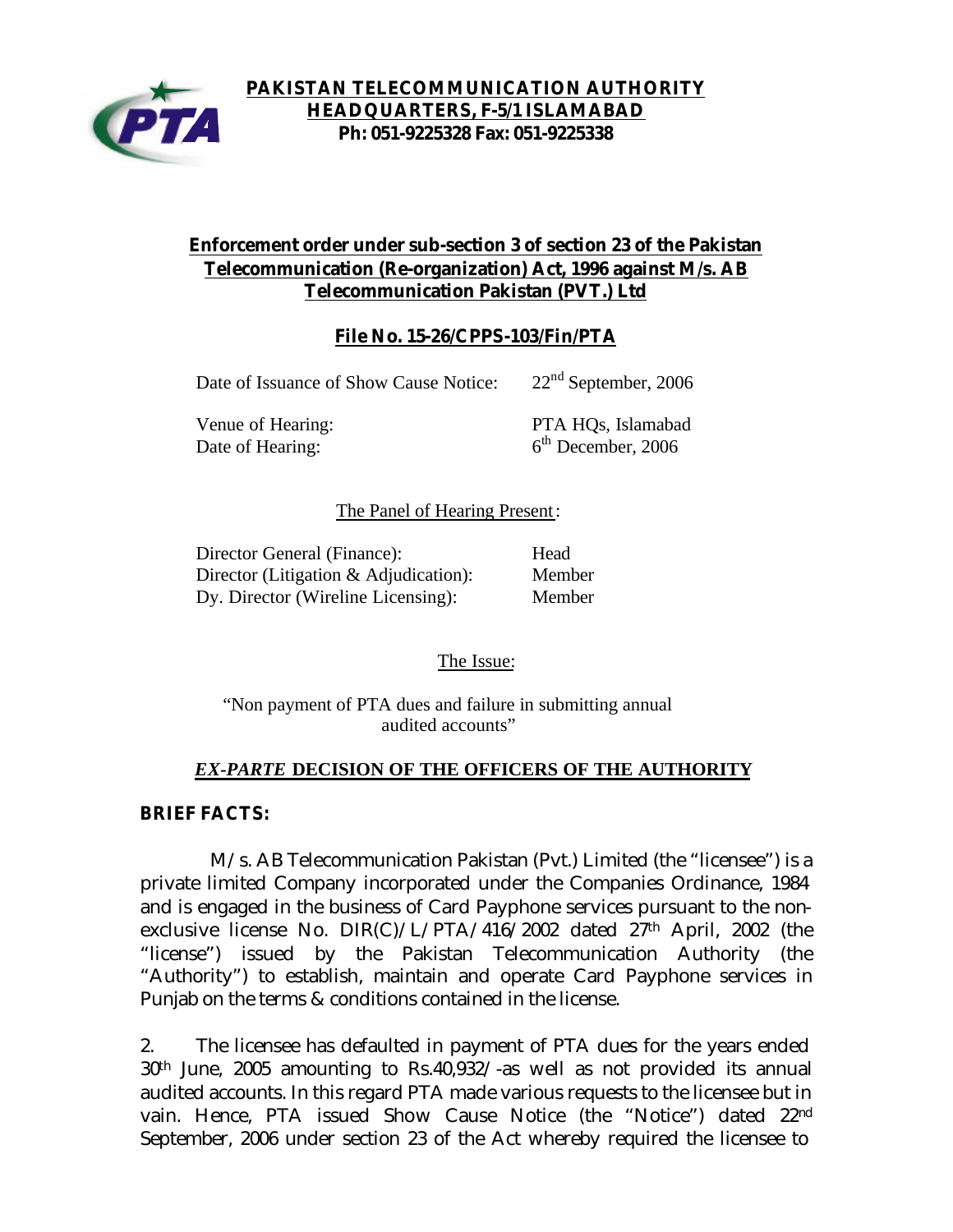comply the same within seven days and also submit written reply to the Notice within thirty (30) days of the issuance of the Notice and explain as to why the license should not be suspended, terminated or any other enforcement order should not be passed under section 23 of the Act against the licensee. But the licensee neither submitted its reply to the Notice nor deposited PTA dues as well as failed to submit annual audited accounts for the aforesaid period, hence committed sheer violation of the provisions of the license and the Act. Therefore, before passing an enforcement order a Hearing Notice dated 29th November, 2006 was issued and served on the licensee whereby informed the licensee to attend the hearing dated 6th December, 2006. The show cause and hearing notices were served on the addresses of the company and all of its four Directors. Two hearing notices served at the addresses of the company at Faisalabad and Sargodha were received back undelivered whereas the rest two notices have not been received back undelivered and it is presumed that these two notices have been served on the licensee. Again, even after information of the scheduled hearing the licensee deliberately avoided attending the today's hearing, which shows its irresponsible attitude towards the writ of the Authority.

3. Therefore, the Panel has no option but to decide the matter ex-parte, on the basis of available record.

(a). The licensee was obliged under conditions 3.1 and 3.2 of the license and sub-regulation (2), (3), (4) and (5) of Regulation 7 of Card payphone Regulations, 2004 to pay annual license fee to the Authority within 120 days from the close of financial year which licensee failed to comply.

 (b) The Authority has been making repeated requests to the licensee vide various letters including dated 6th February, 2004, 1st April, 2004, 11th June, 2004, 18th August, 2004, 25th September, 2004, 29th November, 2004, 22nd February, 2005, requiring the licensee to make the payments and submit annual audited accounts, but the licensee never responded to these letters nor deposited PTA dues which constitute sheer disregard to the writ of the Authority. However, thereafter, the licensee requested the Authority vide its letter dated 3rd February, 2005 for permission to payment in installment which was allowed and the licensee made partial payment of outstanding PTA dues of Rs. 250,000/- in five installments each of Rs.50,000/- vide PO#1484360 dated  $2<sup>nd</sup>$  February, 2005, cheque No.3978263 dated 2nd April, 2005, DD No. 1680079 dated 13th May, 2005 and DD No.1680320 dated 7th June, 2005 and DD No. 1680758 dated 6th July, 2005 against the annual license fee for the years 2004-05. The licensee was again requested to deposit the balance amount of annual license fee vide PTA letters dated 30th December, 2005 but the licensee failed to deposit the said dues. PTA also arranged meeting on 2nd February, 2006 and 9th March, 2006 vide PTA letter dated 20th January, 2006 and 27th February, 2006 respectively. The licensee vide its letter dated nil received in PTA on 14th March, 2006 informed its inability to attend the aforesaid meeting and informed to visit PTA on 15th March, 2006 and confirmed that it will pay all dues by 31<sup>st</sup> March, 2006 but the licensee again did not turn up in the meeting on 15th March, 2006. However, the licensee made